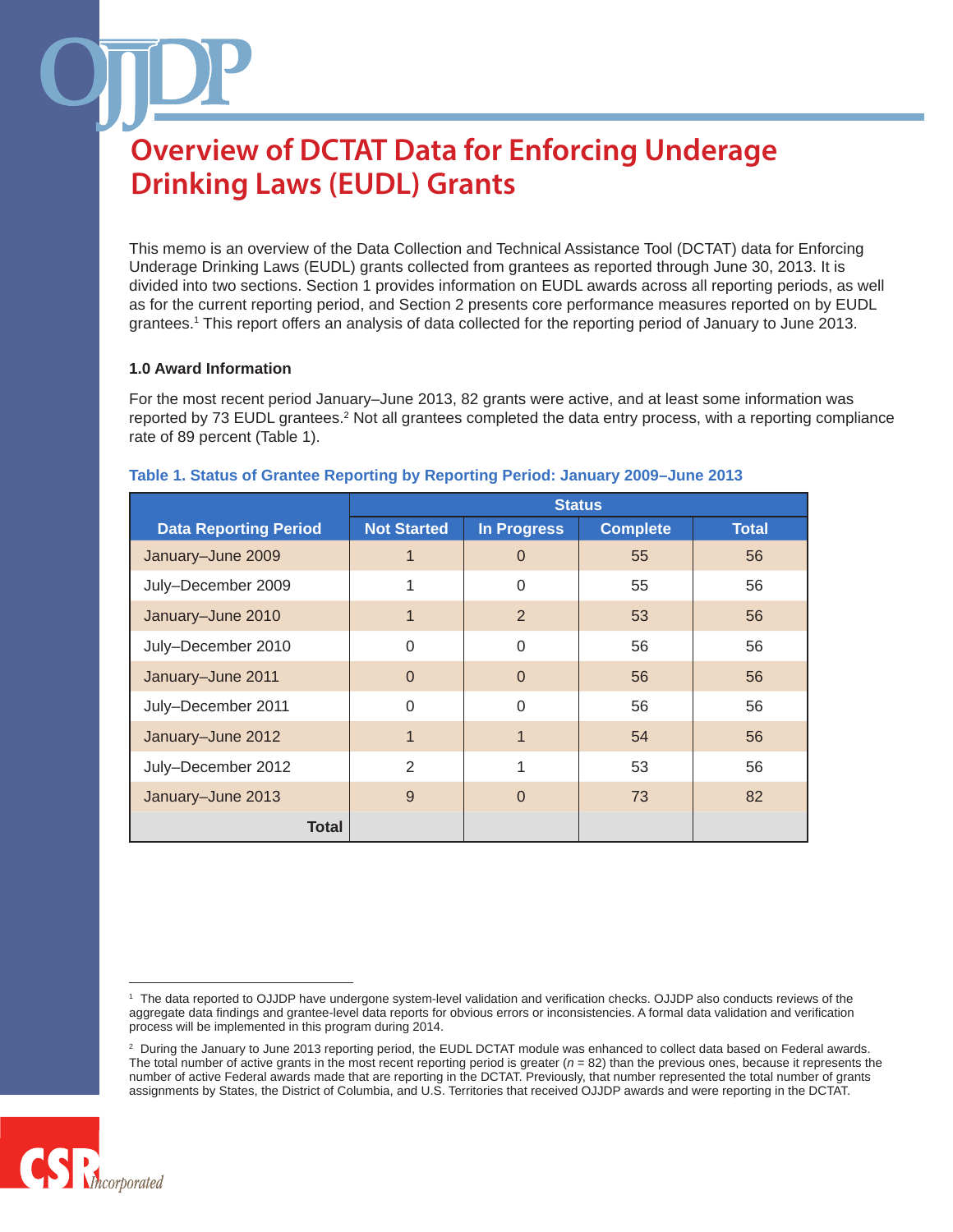In examining grant amounts by State, Territory, and the District of Columbia, based on current and active EUDL grants, Idaho received the most funds, followed by New Hampshire and Missouri. A more comprehensive comparison of award amounts is shown in Table 2.

| <b>Grantee State,</b> |                  |                     | <b>Grantee State,</b> |                  |                     |
|-----------------------|------------------|---------------------|-----------------------|------------------|---------------------|
| <b>Territory, or</b>  |                  | <b>Grant Amount</b> | <b>Territory, or</b>  |                  | <b>Grant Amount</b> |
| <b>District</b>       | $\boldsymbol{N}$ | (Dollars)           | <b>District</b>       | $\boldsymbol{N}$ | (Dollars)           |
| <b>AK</b>             | $\overline{9}$   | \$3,151,200         | <b>MS</b>             | $\overline{4}$   | \$1,200,000         |
| <b>AL</b>             | $\overline{7}$   | 2,325,600           | <b>MT</b>             | 10               | 3,225,600           |
| AmSa                  | $\overline{2}$   | 656,400             | <b>NC</b>             | $\overline{2}$   | 600,000             |
| <b>AR</b>             | $\overline{4}$   | 1,369,200           | <b>ND</b>             | 3                | 1,012,800           |
| <b>AZ</b>             | $\overline{2}$   | 600,000             | <b>NE</b>             | $\overline{1}$   | 300,000             |
| CA                    | $\overline{2}$   | 656,400             | <b>NH</b>             | 28               | 9,302,400           |
| CO                    | 9                | 2,700,000           | <b>NJ</b>             | 30               | 9,169,200           |
| <b>CT</b>             | 3                | 900,000             | <b>NM</b>             | 10               | 3,507,600           |
| <b>DC</b>             | $\overline{1}$   | 300,000             | <b>NV</b>             | 18               | 6,358,800           |
| DE                    | 1                | 300,000             | <b>NY</b>             | 1                | 300,000             |
| <b>FL</b>             | 11               | 3,300,000           | OH                    | $\overline{2}$   | 600,000             |
| GA                    | $\overline{4}$   | 1,312,800           | OK                    | 4                | 1,200,000           |
| GU                    | 3                | 1,016,400           | <b>OR</b>             | 5                | 1,500,000           |
| HI                    | $\overline{4}$   | 1,369,200           | PA                    | 5                | 1,500,000           |
| IA                    | $\overline{4}$   | 1,200,000           | <b>PR</b>             | 3                | 1,012,800           |
| ID                    | 51               | 16,822,800          | R <sub>l</sub>        | $\overline{2}$   | 600,000             |
| IL                    | 5                | 1,500,000           | <b>SC</b>             | $\overline{1}$   | 300,000             |
| IN                    | 1                | 300,000             | <b>SD</b>             | $\overline{1}$   | 300,000             |
| <b>KS</b>             | $\overline{1}$   | 300,000             | <b>TN</b>             | $\overline{1}$   | 300,000             |
| KY                    | 9                | 2,700,000           | <b>TX</b>             | $\overline{7}$   | 2,100,000           |
| LA                    | $\overline{1}$   | 300,000             | UT                    | 18               | 5,625,600           |
| <b>MA</b>             | $\overline{7}$   | 2,269,200           | VA                    | 15               | 4,500,000           |
| <b>MD</b>             | $\overline{2}$   | 600,000             | VI                    | 8                | 2,794,800           |
| <b>ME</b>             | 12               | 3,712,800           | VT                    | 12               | 3,600,000           |
| MI                    | $\overline{1}$   | 300,000             | <b>WA</b>             | $\overline{2}$   | 656,400             |
| <b>MN</b>             | $\overline{2}$   | 600,000             | WI                    | $\overline{1}$   | 300,000             |
| <b>MO</b>             | 24               | 8,497,200           | <b>WV</b>             | $6\phantom{1}6$  | 1,969,200           |
| <b>MP</b>             | 19               | 6,264,000           | <b>WY</b>             | $\overline{2}$   | 600,000             |

## **Table 2. Total Grant Amount by State, Territory, and District (Dollars): January–June 2013**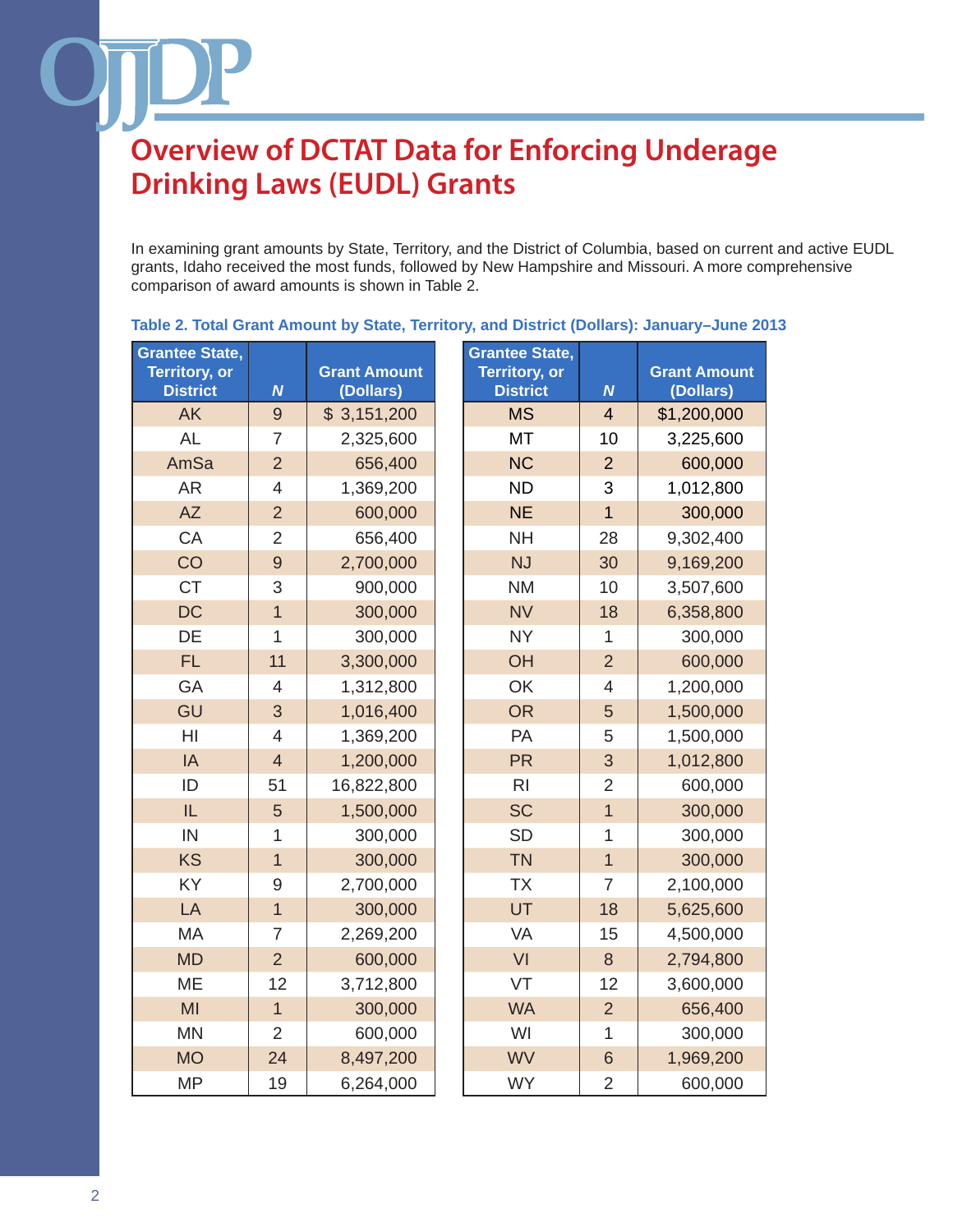Analysis of implementing organization type for the January–June 2013 reporting period revealed that the largest percentage of programs (47%) were implemented by police or other law enforcement agencies. Other government agencies accounted for close to 18% of organization funding, and nonprofit communitybased organizations accounted for approximately 10%. Figure 1 presents a comparison of all implementing organization types.

#### **Figure 1. Implementing Organization by Type: January–June 2013**

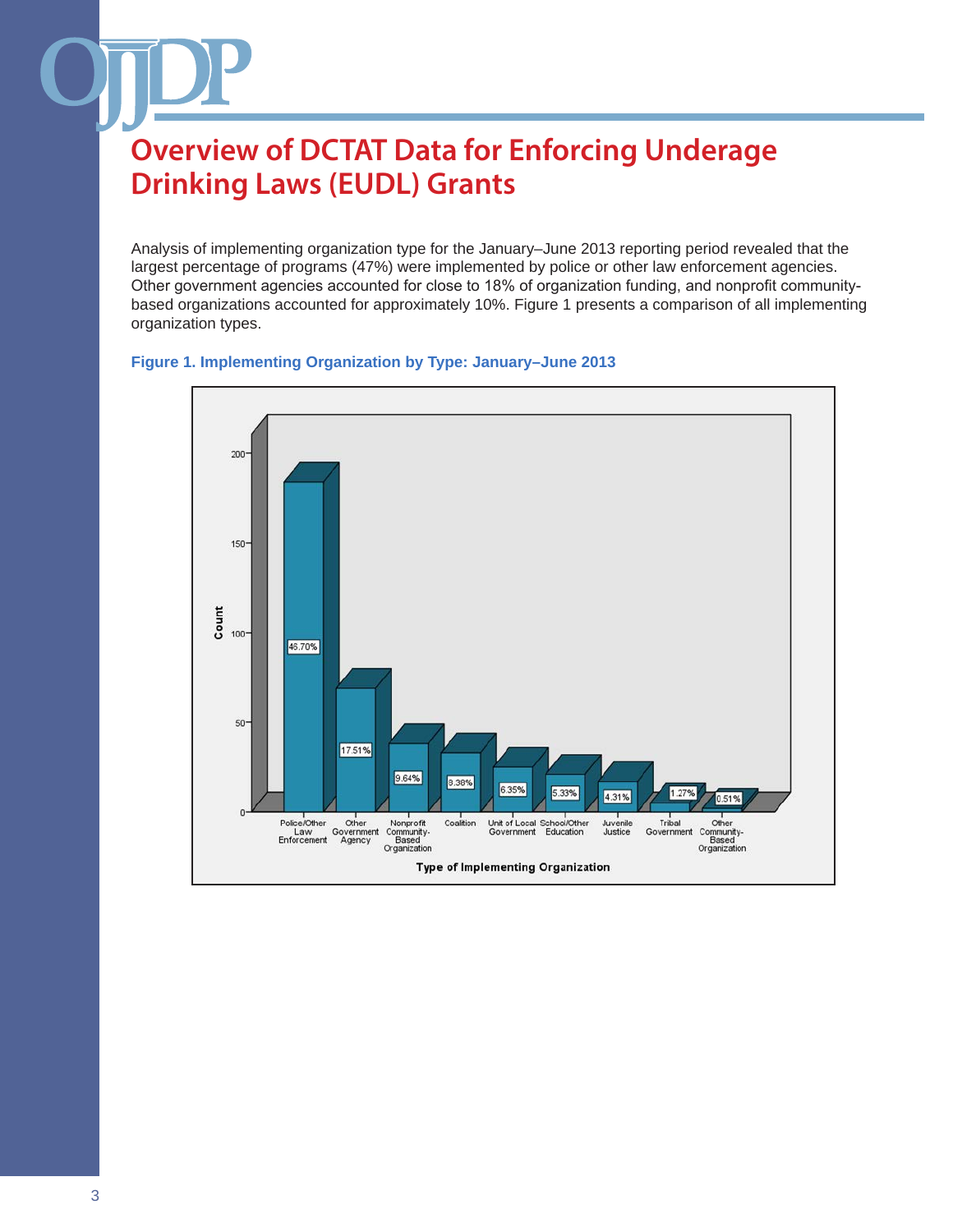Figure 2 shows award amounts by category for the January–June 2013 reporting period. The majority of funding was allocated to the enforcement program category (\$2,184,622).



#### **Figure 2. Award Amounts per Program Category (Dollars): January–June 2013**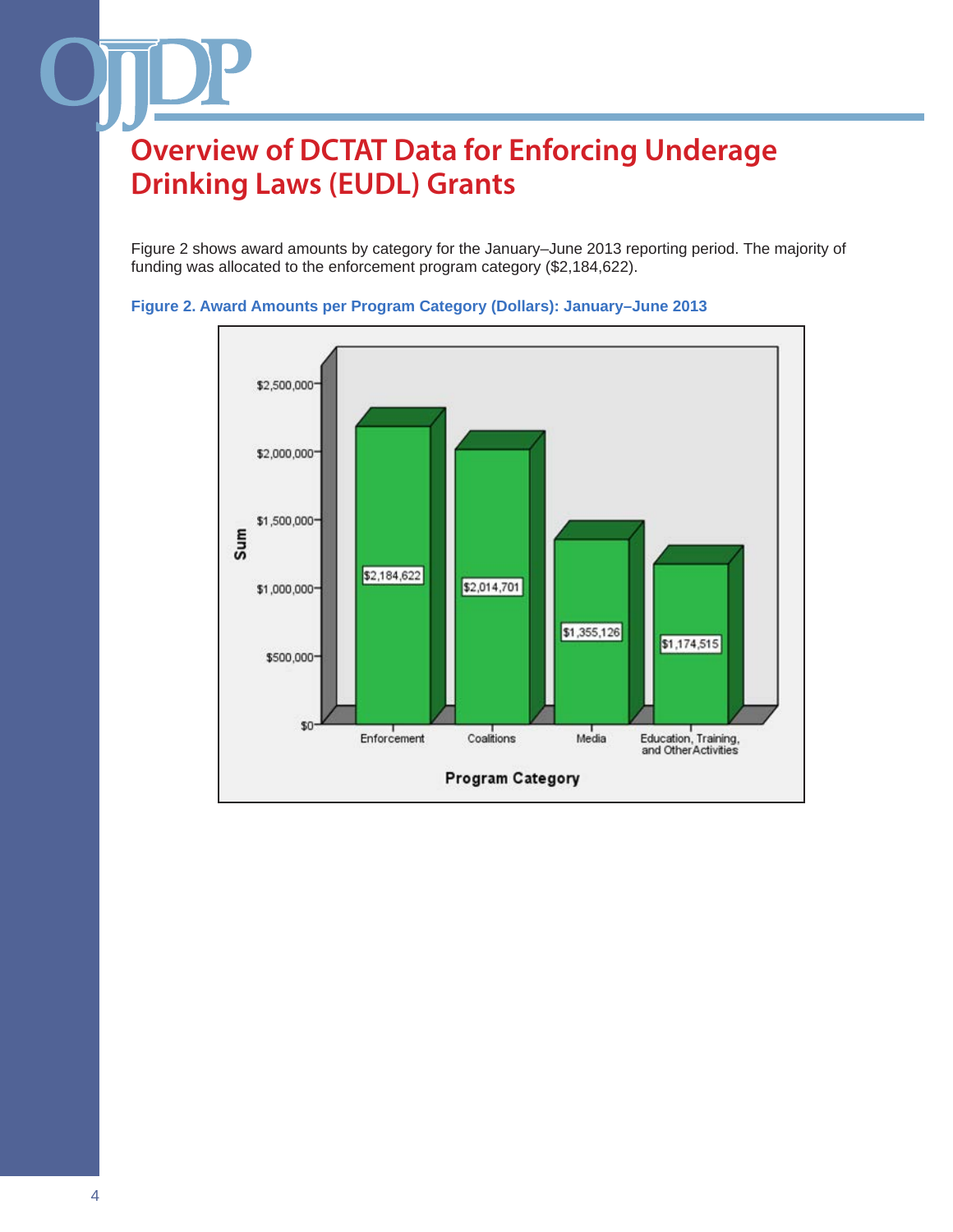Figure 3 shows how subgrants are distributed across the 4 program categories for the January to June 2013 reporting period. The majority of subgrants (*n* = 239) implemented activities under the Enforcement program category.



### **Figure 3. Distribution of Subgrants by Program Category: January–June 2013**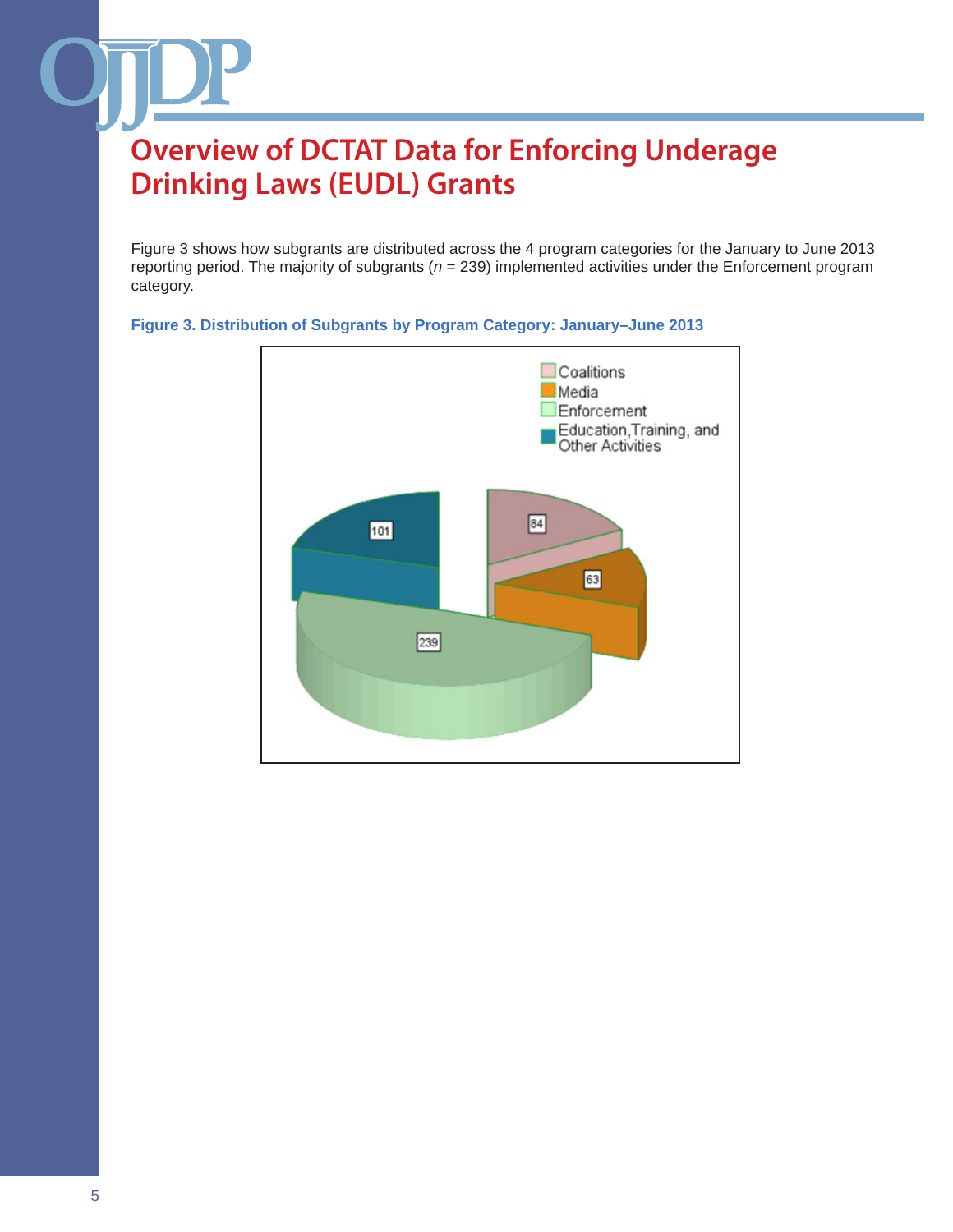## **2.0 Core Performance Measures**

Section 2 gives a detailed view of the core performance measures reported on by all EUDL grantees. Data from the January–June 2013 reporting period indicate that 346 EUDL programs (86%) were evidence based. As seen in Figure 4, the majority of EUDL-funded programs during January–June 2013 used evidencedbased strategies. Of the \$11,224,743 awarded for EUDL programs, 93% of those funds were used to support evidence-based strategies. Examples of evidence-based strategies include special police "party patrols," shoulder tap operations, sobriety checkpoints, "Cops in Shops," and compliance checks such as minor decoy or Covert Underage Buyer (CUB) operations.



### **Figure 4. Percent of Federal Funds Using Evidence-Based Strategies: January–June 2013**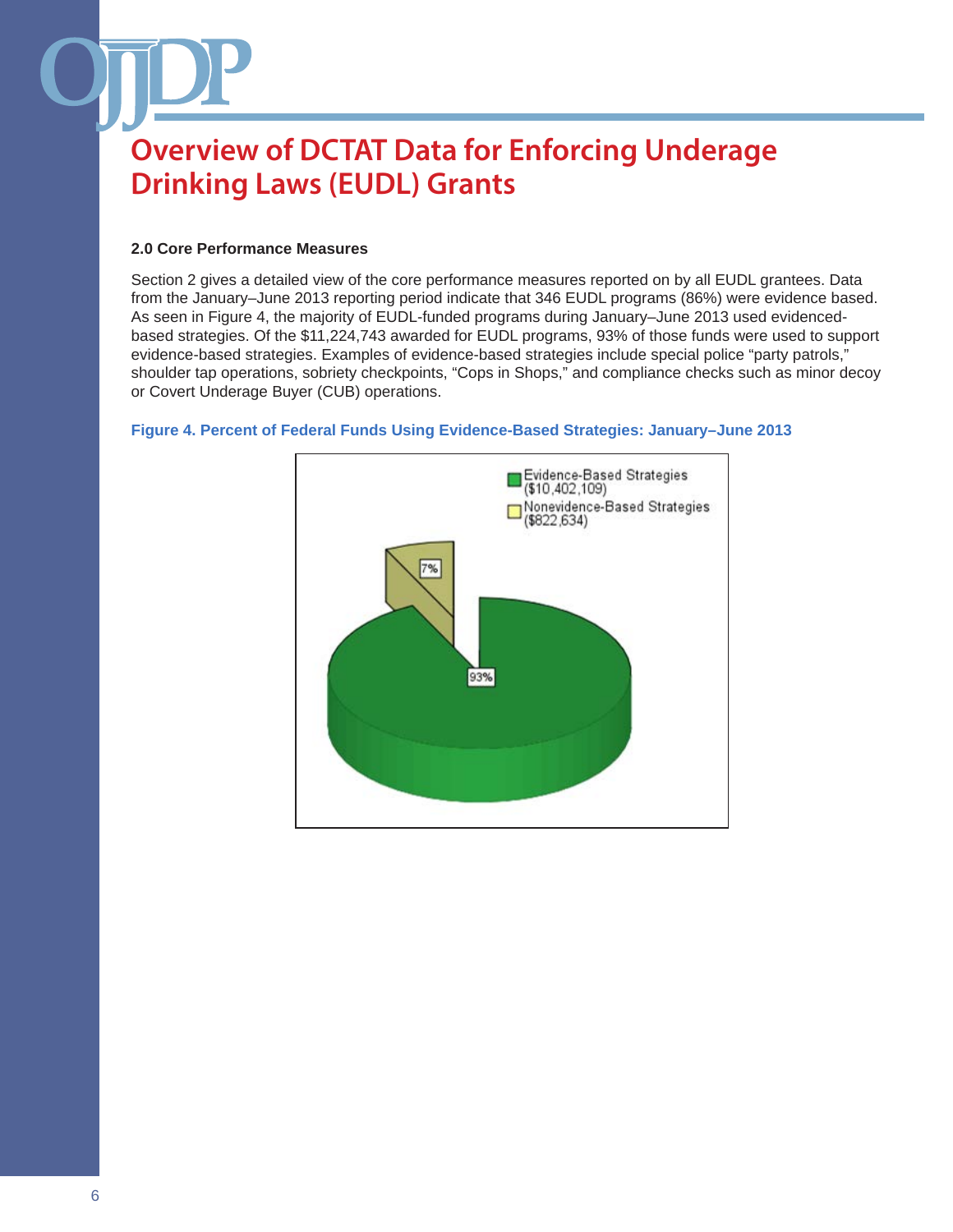This next section presents aggregate data from the current reporting period by funding category. As shown in Table 3 (Coalitions), 17,412 youth participated in task force activities during the reporting period. Of those youth, 2,975 participated in task force and/or coalition leadership activities. In addition, 7,243 youth were involved in underage drinking enforcement activities not related to task force or coalition activities.

#### **Table 3. Program Category 1—Coalitions: January–June 2013**

| <b>Performance Indicator</b>                                                                                                                                                                    | <b>Data</b>                                                                                                     |
|-------------------------------------------------------------------------------------------------------------------------------------------------------------------------------------------------|-----------------------------------------------------------------------------------------------------------------|
| Number of youth involved in task force activities during this reporting<br>period (i.e., total number of unique individuals across all activities)                                              | 17,142                                                                                                          |
| Number of youth involved in task force and/or coalition LEADERSHIP<br>activities during this reporting period                                                                                   | 2,975                                                                                                           |
| Number of youth involved in underage drinking ENFORCEMENT<br>activities during this reporting period                                                                                            | 2,291                                                                                                           |
| Number of youth involved in OTHER (non-task force/coalition-related)<br>underage drinking enforcement activities                                                                                | 7,243                                                                                                           |
| Number of agencies involved in task force and/or coalition activities<br>that support underage drinking prevention and/or enforcement of<br>underage drinking laws during this reporting period | 1,298                                                                                                           |
| Number of task forces and/or coalitions addressing underage drinking<br>issues that were created as a result of EUDL funding during this<br>reporting period (States)                           | 307                                                                                                             |
| Number of local coordinators that lead local coalition/task force efforts<br>during this reporting period                                                                                       | 297                                                                                                             |
| Number of policies or procedures related to underage drinking that<br>were created, amended, or rescinded during this reporting period                                                          | 1. Number of policies created:<br>27<br>2. Number of policies amended: 24<br>3. Number of policies rescinded: 3 |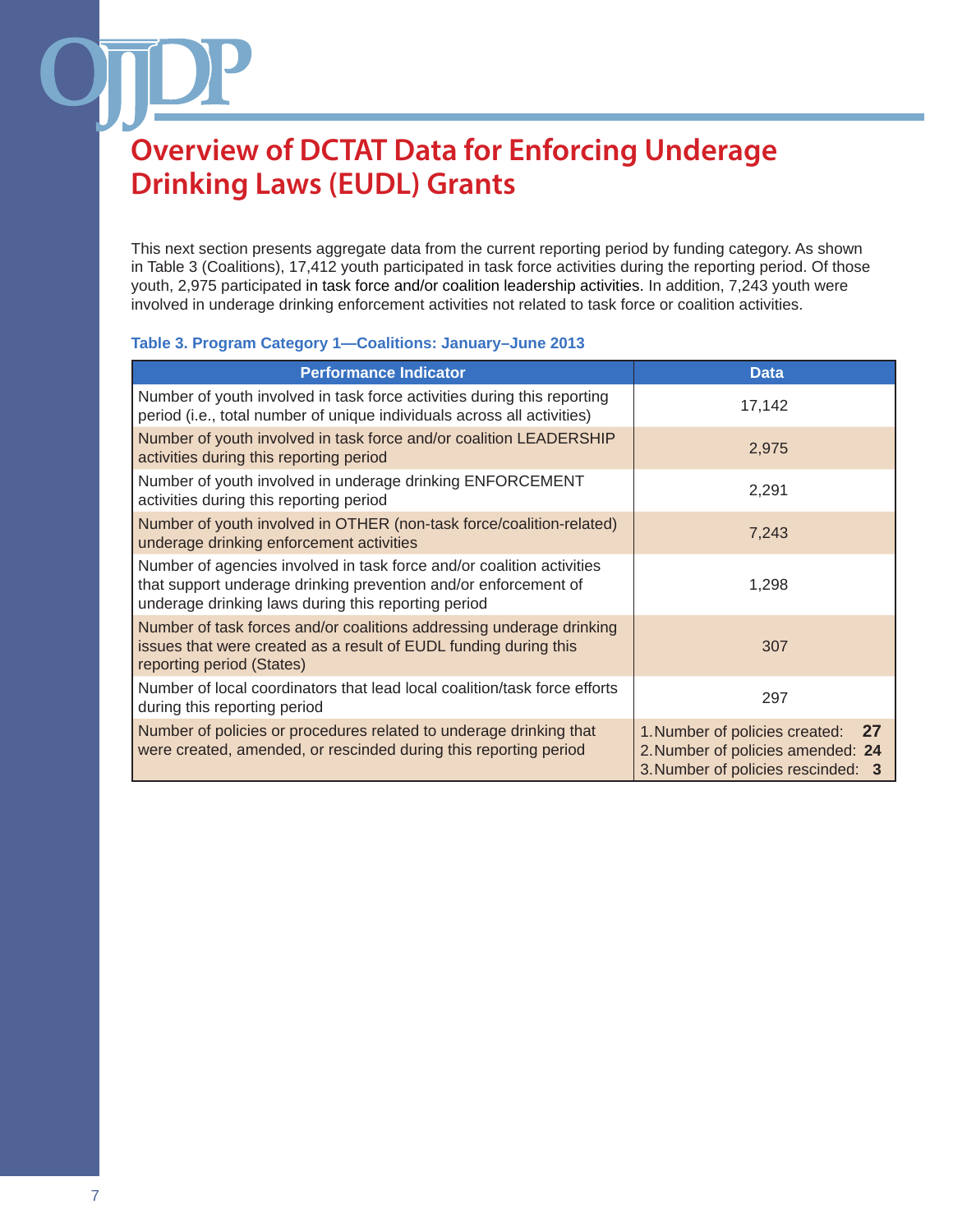EUDL activities and underage drinking prevention and enforcement initiatives resulted in 16,735 media coverage episodes/events during January–June 2013. As seen in Table 4 (Media), the most common media episodes or events were those that drew extensive coverage, such as press conferences and interviews (*n*  $= 60$ ) and op-ed articles ( $n = 20$ ). The type of media education most frequently used to advance underage drinking prevention/enforcement initiatives during the reporting period involved changes in social norms (*n* = 45), followed by active enforcement of underage drinking laws  $(n = 44)$ .

### **Table 4. Program Category 2—Media: January–June 2013**

| <b>Performance Indicator</b>                                                                                                                                               | <b>Data</b>    |  |  |
|----------------------------------------------------------------------------------------------------------------------------------------------------------------------------|----------------|--|--|
| Number of earned media coverage episodes/events that occurred related to EUDL<br>activities, underage drinking prevention, and/or enforcement during this reporting period | 16,735         |  |  |
| Types of media education utilized to advance underage drinking prevention/enforcement initiatives during<br>this reporting period:                                         |                |  |  |
| Active Enforcement of Underage Drinking Laws                                                                                                                               | 44             |  |  |
| Zero Tolerance                                                                                                                                                             | 25             |  |  |
| Limitations on Access                                                                                                                                                      | 27             |  |  |
| School-based Initiatives                                                                                                                                                   | 30             |  |  |
| <b>Advertising Restrictions</b>                                                                                                                                            | 6              |  |  |
| <b>Changes in Social Norms</b>                                                                                                                                             | 45             |  |  |
| <b>Other Environmental Strategies</b>                                                                                                                                      | 23             |  |  |
| Type of media educational activities conducted during this reporting period:                                                                                               |                |  |  |
| Restrict zoning (outlet locations, density)                                                                                                                                | 5              |  |  |
| Restrict hours of sale                                                                                                                                                     | $\overline{7}$ |  |  |
| Prohibit persons under 21 into bars/nightclubs and/or other adult locations                                                                                                | 18             |  |  |
| Enact keg registration laws/ordinances                                                                                                                                     | $\overline{4}$ |  |  |
| Restrict the availability of alcohol at community festivals and other community events                                                                                     | 16             |  |  |
| Restrict industry sponsorship of public events                                                                                                                             | 8              |  |  |
| Require conditional use permits                                                                                                                                            | 4              |  |  |
| Ban concurrent sales of alcohol and gasoline                                                                                                                               | $\overline{2}$ |  |  |
| Restrict alcohol marketing                                                                                                                                                 | 12             |  |  |
| Increase penalties for retail/commercial providers                                                                                                                         | 12             |  |  |
| Increase penalties for social providers                                                                                                                                    | 20             |  |  |
| Enact social host liability ordinances/laws                                                                                                                                | 14             |  |  |
| Enact dram shop liability ordinances/laws                                                                                                                                  | 1              |  |  |
| Institutional policy outcomes realized in your state as a result of EUDL activities during this reporting period:                                                          |                |  |  |
| Enforcement-related institutional policy outcome                                                                                                                           | 8              |  |  |
| Local institutional policy outcome                                                                                                                                         | 6              |  |  |
| School-related institutional policy outcome                                                                                                                                | 4              |  |  |
| College-related institutional policy outcome                                                                                                                               | $\overline{2}$ |  |  |
| Type of earned media coverage episodes/events that occurred during this reporting period:                                                                                  |                |  |  |
| Op-ed articles                                                                                                                                                             | 20             |  |  |
| Letters                                                                                                                                                                    | 16             |  |  |
| <b>Interviews</b>                                                                                                                                                          | 29             |  |  |
| Events that draw coverage (press conference)                                                                                                                               | 31             |  |  |
| Appearances on broadcast news or issues programs (television)                                                                                                              | 26             |  |  |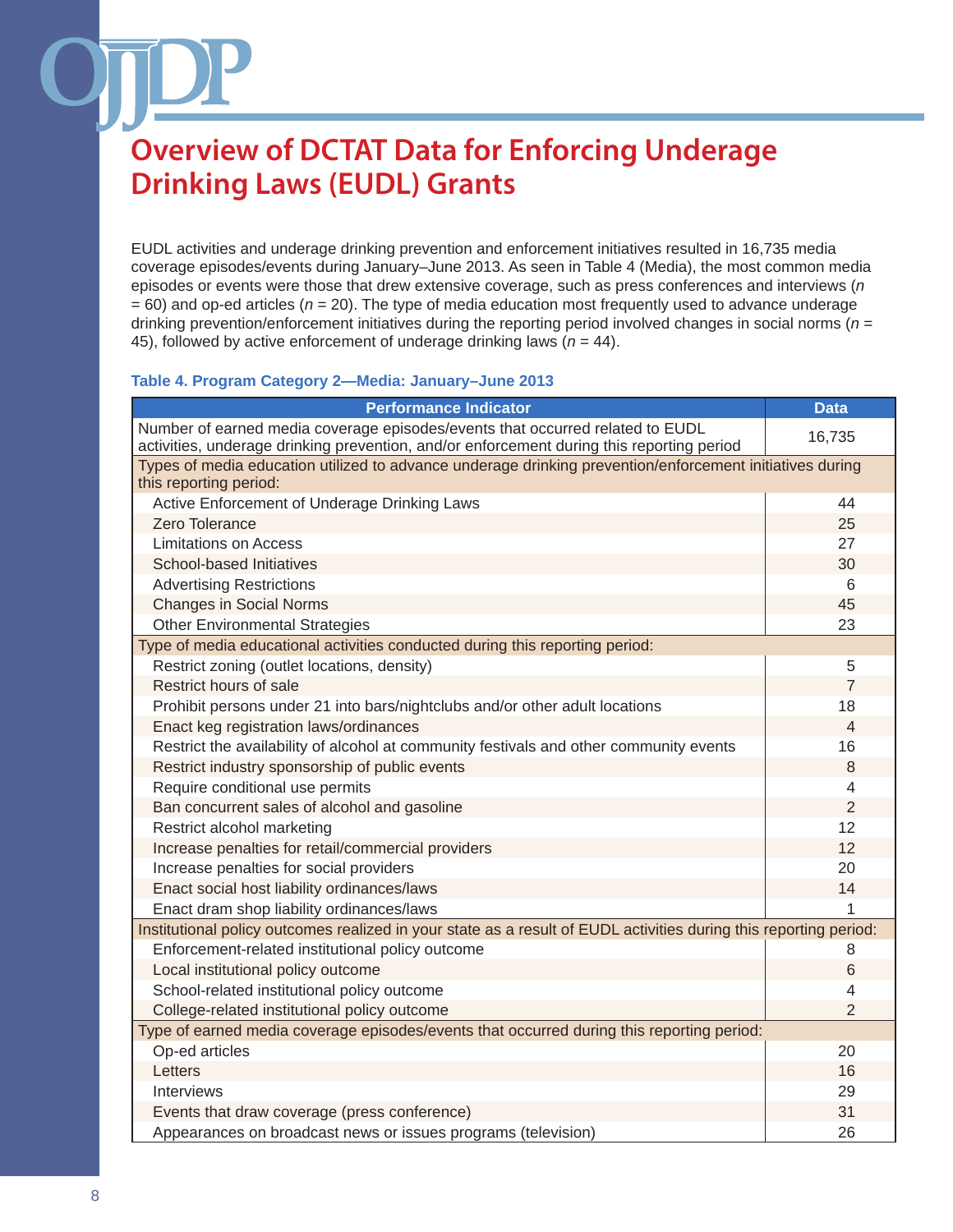EUDL-funded Enforcement activities are listed in Table 5. During January–June 2013, 5,520 citations were issued to adults during enforcement operations and 3,688 citations to youth. For adults, most citations were issued during emphasis/saturation patrols (*n* = 1,157), other innovative enforcement (*n* = 1,122), and party patrols/enforcement of social host laws (*n* =781). Youth received the largest number of citations during party patrols or enforcement of social host laws (*n* = 951), emphasis/saturation patrols (*n* = 927), and other innovative enforcement  $(n = 617)$ .

### **Table 5. Program Category 3—Enforcement: January–June 2013**

| <b>Performance Indicator</b>                                                                                                       | <b>Data</b> |
|------------------------------------------------------------------------------------------------------------------------------------|-------------|
| How many programs conducted compliance check/minor decoy operations during this<br>reporting period?                               | 112         |
| Percent of on-premise establishments checked during this reporting period that were in<br>compliance                               | 89%         |
| Percent of off-premise establishments checked during this reporting period that were in<br>compliance                              | 87%         |
| How many programs conducted underage drinking enforcement operations other than<br>compliance checks during this reporting period? | 145         |
| Number of adult citations issued during enforcement operations conducted during this reporting period:                             |             |
| Party Patrols/Enforcement of Social Host Laws                                                                                      | 781         |
| <b>Should Tap Operations</b>                                                                                                       | 232         |
| <b>Parking Lot Surveillance</b>                                                                                                    | 308         |
| Other Third-Party Provision Operations                                                                                             | 21          |
| <b>Sobriety Checkpoints</b>                                                                                                        | 340         |
| <b>Emphasis/Saturation Patrols</b>                                                                                                 | 1,157       |
| Other Impaired Driving with a Focus on Youth                                                                                       | 272         |
| <b>Fake ID Enforcement</b>                                                                                                         | 933         |
| Source Investigations                                                                                                              | 354         |
| Other Innovative Enforcement                                                                                                       | 1,122       |
| Total number of adult citations issued during enforcement operations conducted<br>during this reporting period                     | 5,520       |
| Number of youth citations issued during enforcement operations conducted during this reporting period:                             |             |
| Party Patrols/Enforcement of Social Host Laws                                                                                      | 951         |
| <b>Shoulder Tap Operations</b>                                                                                                     | 101         |
| <b>Parking Lot Surveillance</b>                                                                                                    | 414         |
| <b>Other Third-Party Provision Operations</b>                                                                                      | $\Omega$    |
| <b>Sobriety Checkpoints</b>                                                                                                        | 34          |
| <b>Emphasis/Saturation Patrols</b>                                                                                                 | 927         |
| Other Impaired Driving with a Focus on Youth                                                                                       | 38          |
| <b>Fake ID Enforcement</b>                                                                                                         | 504         |
| Source Investigations                                                                                                              | 102         |
| Other Innovative Enforcement                                                                                                       | 617         |
| Total number of youth citations issued during enforcement operations conducted<br>during this reporting period                     | 3,688       |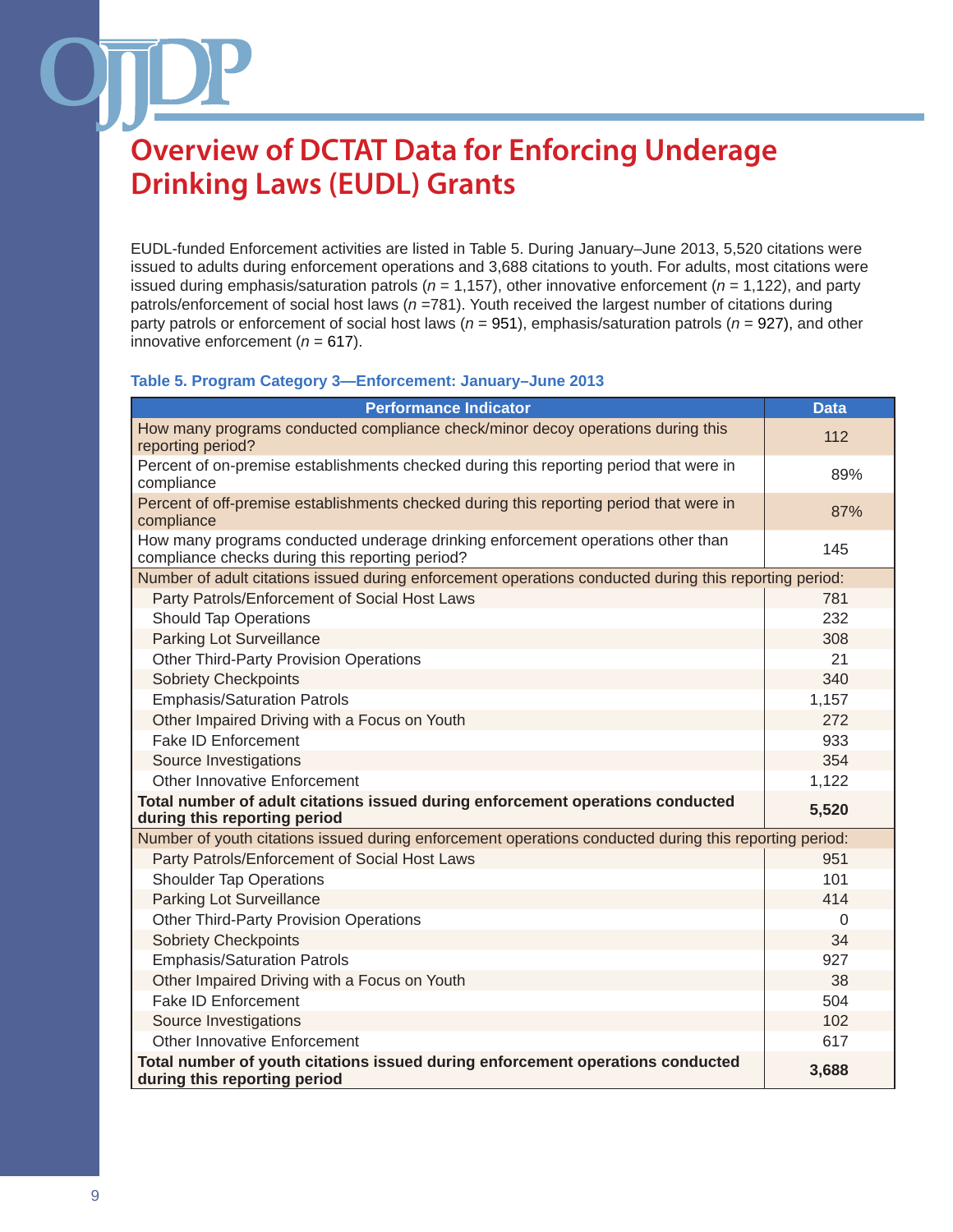$\mathcal{L}$ 

| Educational activities implemented regarding any underage drinking best practices during this reporting<br>period:                                |                |  |  |
|---------------------------------------------------------------------------------------------------------------------------------------------------|----------------|--|--|
| Active Enforcement of Underage Drinking Laws                                                                                                      | 88             |  |  |
| <b>Limitations on Access</b>                                                                                                                      | 56             |  |  |
| School-based Initiatives                                                                                                                          | 65             |  |  |
| <b>Advertising Restrictions</b>                                                                                                                   | 13             |  |  |
| <b>Changes in Social Norms</b>                                                                                                                    | 50             |  |  |
| <b>Other Environmental Strategies</b>                                                                                                             | 45             |  |  |
| Types of agencies involved in conducting compliance check/minor decoy operations during this reporting<br>period:                                 |                |  |  |
| Liquor Enforcement (ABC, Liquor Control)                                                                                                          | 48             |  |  |
| Police Department (municipal or local enforcement)                                                                                                | 78             |  |  |
| <b>Sheriff's Department</b>                                                                                                                       | 42             |  |  |
| State Police (Highway Patrol)                                                                                                                     | 21             |  |  |
| <b>Fish and Wildlife</b>                                                                                                                          | 1              |  |  |
| <b>Federal Enforcement Agency</b>                                                                                                                 | $\overline{2}$ |  |  |
| Other                                                                                                                                             | 17             |  |  |
| Types of agencies involved in conducting underage drinking enforcement operations (other than compliance<br>checks) during this reporting period: |                |  |  |
| Liquor Enforcement (ABC, Liquor Control)                                                                                                          | 39             |  |  |
| Police Department (municipal or local enforcement)                                                                                                | 112            |  |  |
| <b>Sheriff's Department</b>                                                                                                                       | 61             |  |  |
| State Police (Highway Patrol)                                                                                                                     | 26             |  |  |
| <b>Fish and Wildlife</b>                                                                                                                          | 6              |  |  |
| <b>Federal Enforcement Agency</b>                                                                                                                 | $\overline{2}$ |  |  |
| Other                                                                                                                                             | 20             |  |  |
| Types of underage drinking enforcement operations (other than compliance checks) conducted during this<br>reporting period:                       |                |  |  |
| Party Patrols/Enforcement of Social Host Laws                                                                                                     | 100            |  |  |
| <b>Shoulder Tap Operations</b>                                                                                                                    | 32             |  |  |
| Parking Lot Surveillance                                                                                                                          | 74             |  |  |
| <b>Sobriety Checkpoints</b>                                                                                                                       | 24             |  |  |
| <b>Emphasis/Saturation Patrols</b>                                                                                                                | 60             |  |  |
| <b>Fake ID Enforcement</b>                                                                                                                        | 38             |  |  |
| Source Investigations                                                                                                                             | 29             |  |  |
| Cops in Shops                                                                                                                                     | 30             |  |  |